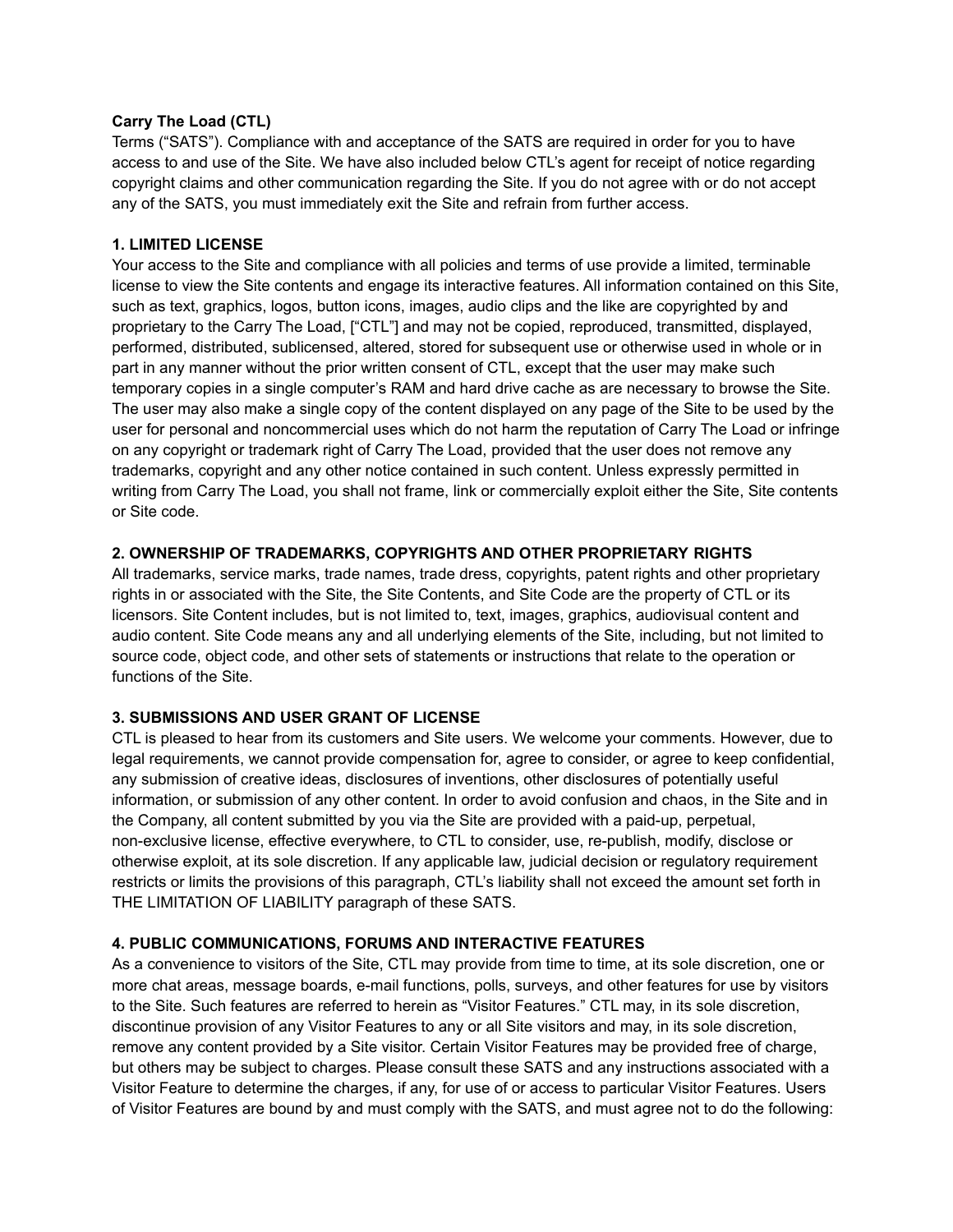Harass or threaten any other person or entity Transmit any content that is damaging, disruptive, obscene, unlawful, inaccurate, defamatory, or otherwise objectionable Impersonate any other person or entity, provide false or misleading identification or address information, or invade the privacy or violate the personal or proprietary right of any person or entity Transmit any advertising, promotional materials or comments upon the services or products provided by parties other than CTL Act in a discourteous manner to other users of Visitor Features Intentionally or unintentionally violate any applicable local, state, national or international law, including but not limited to regulations having the force of law while you are using or accessing any Visitor Features; or Infringe the copyright rights, trademark rights, or other personal or proprietary rights of any person or entity. CTL hopes that all of those who use and have access to the Site will follow the SATS and otherwise conduct themselves properly. However, CTL cannot be responsible for monitoring, verifying or substantiating content or code provided by third-party users of the Site. Therefore, you agree that CTL shall not be liable for any breach of the SATS by third parties or for other injurious behavior engaged in by third parties who use or gain access to the Site.

### **5. LINKED SITES**

CTL is not necessarily affiliated with sites that may be linked to or from the Site. CTL cannot monitor or otherwise evaluate such sites, and CTL is not responsible for any of their contents, features, codes, underlying materials, terms of access or privacy policies. LINKS ARE PROVIDED FOR YOUR CONVENIENCE ONLY AND THEIR USE IS AT YOUR SOLE DISCRETION AND RISK.

6. WARRANTY DISCLAIMERS, DAMAGE LIMITATION, INDEMNIFICATION THE SITE, OPERATION OF THE SITE CODE, SITE CONTENTS (INCLUDED BUT NOT LIMITED TO LINKED SITE CONTENTS), AS WELL AS THE OPERATION OF AND EFFECTS OF ACCESS TO THIS SITE AND LINKED SITES, ARE PROVIDED "AS IS," AND CTL, ITS LICENSORS AND SUPPLIERS, SPECIFICALLY DISCLAIM ANY AND ALL EXPRESS OR IMPLIED WARRANTIES OF: (1) SUITABILITY FOR ANY PARTICULAR PURPOSE, (2) MERCHANTABILITY (3) COMPLETENESS, (4) ACCURACY; (5) NON-INFRINGEMENT, AND (6) FREEDOM FROM TECHNICAL ERRORS OR UNAUTHORIZED, INJURIOUS MATTER, SUCH AS VIRUSES OR OTHER HARMFUL COMPONENTS.

NEITHER CTL, NOR ITS LICENSORS OR SUPPLIERS, WARRANT THAT DEFECTS IN THE CONTENTS OR OPERATIONS OF THE SITE OR LINKED SITES WILL BE CORRECTED OR THAT ACCESS WILL NOT BE INTERRUPTED OR DISCONTINUED.

WARRANTIES, OR ASPECTS OF THEM, THAT ARE, BY LAW, INCAPABLE OF BEING DISCLAIMED ARE NOT DISCLAIMED.

IRRESPECTIVE OF WHETHER A CLAIM IS BASED UPON CONTRACT OR TORT PRINCIPLES, AND IRRESPECTIVE OF WHETHER THEY HAD NOTICE OF THE POSSIBILITY OF SUCH DAMAGES, NEITHER CTL, ITS DIRECTORS, OFFICERS, EMPLOYEES, CONTRACTORS,

LICENSORS OR SUPPLIERS SHALL BE LIABLE FOR ANY SPECIAL, INDIRECT OR CONSEQUENTIAL DAMAGES.

While precautions are taken against breaches in our security, no web site, communication system, or internet transmission is completely secure. Therefore, CTL cannot guarantee that unauthorized access, hacking, data loss, virus attack or other breaches will never occur.

You agree to indemnify, defend and hold harmless CTL, its directors, officers, employees, contractors, licensors and suppliers against all losses, expenses, damages and costs, including reasonable attorneys'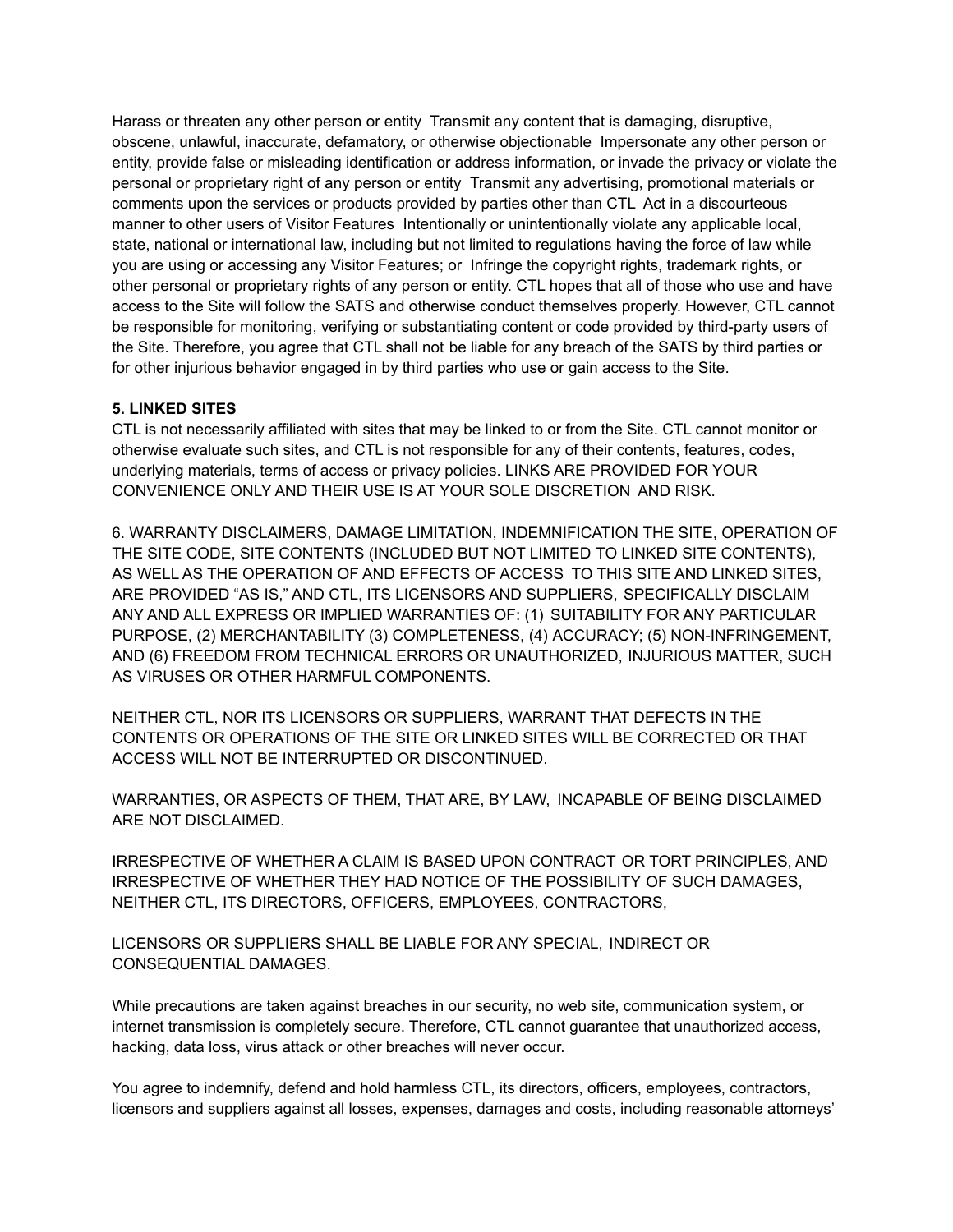fees, resulting from any violation of the SATS by you or by others that access the Site through your terminal or to whom you have provided access to Site Contents. CTL reserves the option, at its own expense, to assume the exclusive defense and control of any matter otherwise subject to indemnification by you, in which event you shall cooperate with CTL in asserting any available defenses. You shall be responsible for any damages or fines assessed due to violation of the SATS by you or others that access the Site through your terminal or to whom you have provided access to Site Contents.

## **7. PRODUCTS AND SERVICES**

Products and services offered through this Site may be subject to license terms and terms of sale that are in addition to, or distinct from, the SATS. Therefore, the provision and acceptance of any such product or service shall be subject to any additional or distinct terms supplied by CTL or the third-party supplier of the product or service.

### **8. CHANGES TO SITE OR TERMS OF ACCESS AND USE**

CTL reserves the right, at its sole discretion, to change, modify, add or remove all or any portion of the Site or the SATS. Changes to the SATS shall be immediately effective when posted. You agree to review the SATS periodically to be aware of any changes. Your access to and continued use of the Site after the changes are posted shall constitute acceptance of those changes Events may arise that result in disruption or discontinuation of access to the Site, removal of specific Site Contents or corruption of Site Code. Therefore, CTL reserves the right, without liability to: (1) discontinue provision of access to the Site to any and all users without notice; and (2) remove or modify any Site Content.

### **9. CHANGES IN SITE OR RIGHTS OWNERSHIP**

You consent to any transfer, in whole or part, of CTL's terms, interests, rights, and obligations hereunder to a subsequent owner of an interest in this Site. You also consent to any transfer, in whole or part, of your agreements hereunder to a subsequent owner, if any, of an interest in the Site.

# **10. ACCESS FROM OUTSIDE THE UNITED STATES**

This Site is controlled by CTL from its offices within the city of Dallas, TX, United States of America. CTL makes no representation that the Site, the Site Contents, links, or the Site Code are appropriate for use in countries other than the United States.

# **11. COMMUNICATIONS REGARDING COPYRIGHT AND OTHER MATTERS**

If you believe that any Site Content or Site Code, including but not limited to content provided by third parties via Visitor Features, infringes a copyright or other proprietary right, please forward the following information to our Copyright Agent at the address specified below:

Your name, address, telephone number, e-mail address and other pertinent contact information A description of the copyrighted work or proprietary right that you believe is infringed

The URL or a description of where the allegedly infringing content is located

A statement by you, with respect to the copyright or other proprietary right, that you have a good faith belief that the disputed use is not authorized by either the owner of the asserted right, by an agent of the owner, or by the law

An electronic or physical signature of the person authorized to act on behalf of the owner of the asserted right

A statement by you, made under penalty of perjury, that the above information in your notice is correct and that you are the owner of the asserted right, or are authorized to act on behalf of the owner.

Our Copyright Agent and recipient for other communications regarding the Site is:

Carry The Load

4809 Cole Avenue, Suite 255